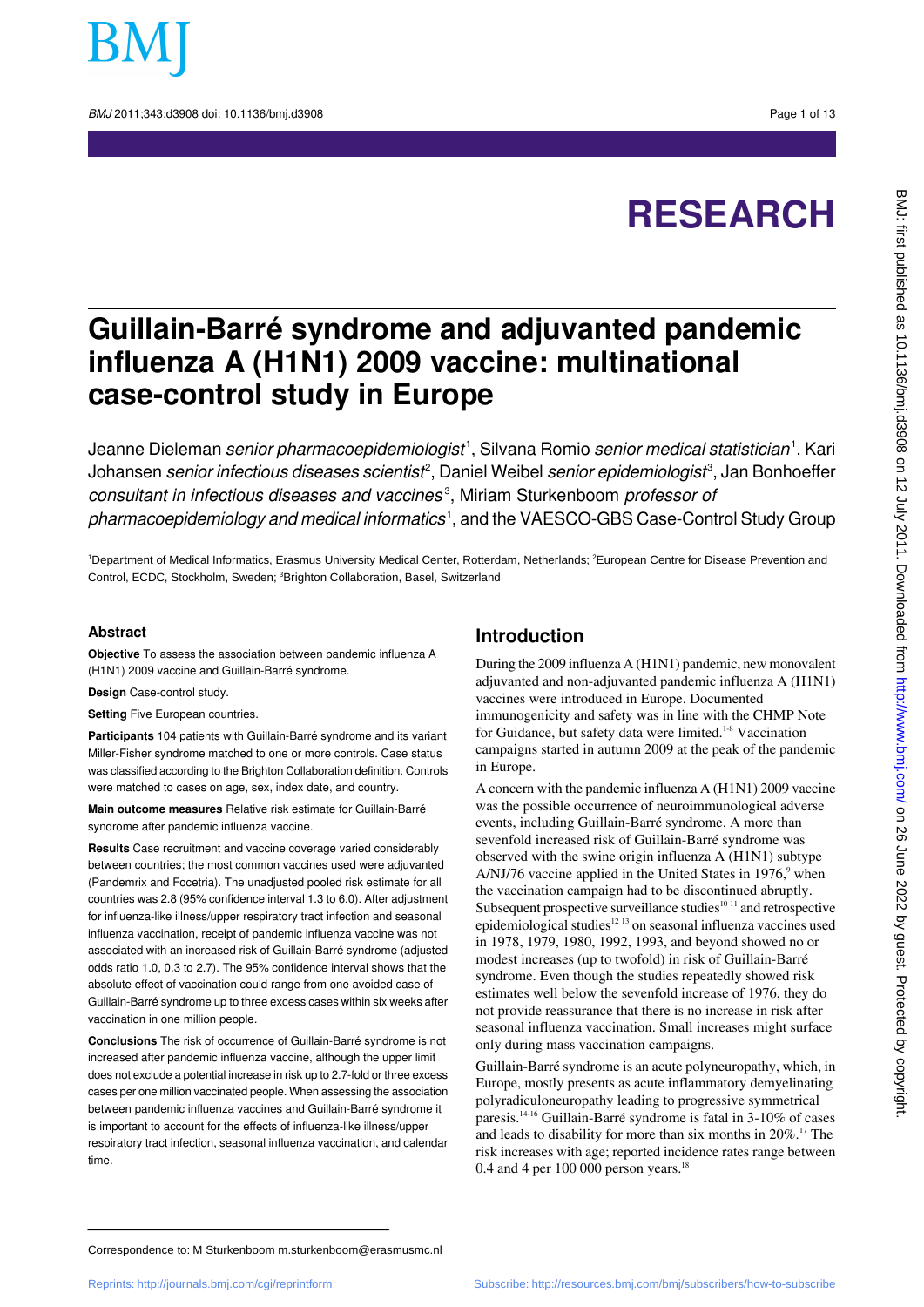The pathogenesis of the syndrome is not fully understood, but it is usually preceded by specific gastrointestinal and respiratory infections.19-21 Some infections might induce the production of cross reactive antibodies to neural gangliosides,<sup>22</sup> which cause inflammatory neural damage. In 2008, Nachamkin et al reported that 1976 influenza A (H1N1) vaccine was capable of inducing cross reactive anti-GM1 in mice, supporting a causal relation between the vaccination and Guillain-Barré syndrome.<sup>23</sup>

To date the role of influenza vaccinations as a trigger in Guillain-Barré syndrome remains controversial. Two recent studies from the United Kingdom found no supporting evidence for a causal relation but rather identified influenza-like illness as a strong risk factor.<sup>21</sup> <sup>24</sup> The results suggested a protective effect of seasonal vaccination, possibly through the prevention of influenza-like illness.<sup>21</sup>

Prospective monitoring of vaccine safety is essential in maintaining public trust in vaccination campaigns.<sup>25</sup> This and the issues around Guillain-Barré syndrome in 1976 led the European Centre for Disease Prevention and Control to commission a prospective evaluation of any association between pandemic influenza vaccines and Guillain-Barré syndrome.

## **Methods**

#### **Setting**

The VAESCO (Vaccine Adverse Events Surveillance and Communication) consortium conducted a distributed case-control study. VAESCO is a growing network of organisations (public health institutes, regulatory agencies, and academic research centres) in Europe dedicated to improving monitoring of safety of vaccines after licensing and was initiated by the European Centre for Disease Prevention and Control.

Centres in Denmark, France, the Netherlands, Sweden, and the UK participated in this study. The respective databases captured a total source population of 50 million. All centres worked according to a common protocol with a standardised case definition and data collection form. Data were entered locally through a common electronic data entry system. At each centre, transformations were done by a standardised JAVA based program (Jerboa version 2.6.0, Erasmus University Medical Center, Rotterdam, Netherlands), which was verified by an independent statistician  $(SR)$ .<sup>26</sup> Only completely anonymous and de-identified datasets with no individual dates of disease or exposure were shared for data pooling and centralised analysis. Consent forms, original data, and Jerboa input files were kept locally. Because of differences in healthcare structure and availability of registries, the type of source population from which cases and controls were recruited and the type of data sources differed by country (see table 1). The coordinating centre closely verified and queried data quality. The coordinating centre and the national lead investigators ensured that, as far as possible, information was collected in the same way from cases and controls. The study period ran between 1 November 2009 and 30 March 2010.

#### **Cases and controls**

For this study we included cases of Guillain-Barré syndrome and its variant Miller-Fisher syndrome. Each case was validated according to the Brighton Collaboration definition of Guillain-Barré syndrome, based on information obtained from the reporting neurologist (France, Sweden, and Netherlands) or from data in charts (UK, Denmark).<sup>14</sup> All cases fulfilling the case definition for Guillain-Barré syndrome or Miller Fisher syndrome level 1-3 were included as well as any other cases

The index date was the earliest date of first symptoms or diagnosis of Guillain-Barré syndrome. Table 1 summarises country specific approaches to identification of cases and controls. Each case was matched to up to 25 controls on age (plus or minus one year), sex, index date, and country.

## **Exposure classification**

The primary exposure of interest was pandemic influenza vaccination during a risk window of one day to six weeks before the index date. Exposure was further classified according to the brand of vaccine (Pandemrix, Focetria, Celvapan, Panenza, or other) and dose (first or second). Vaccination occurring more than six weeks before was classified as past exposure.<sup>9</sup> Unknown vaccination dates were categorised separately. Data on pandemic influenza vaccination were obtained from vaccine registries in Denmark and France, from general practitioner records in the UK and the Netherlands, and through structured interviews in Sweden.

#### **Control for confounding**

Information on the following covariates was collected with a standardised data collection form in each country: history of Guillain-Barré syndrome, Epstein-Barr virus infection, malignancy, immunosuppression, autoimmune disorder, gastrointestinal infections, influenza-like illness or upper respiratory tract infection, and other vaccinations (especially seasonal influenza vaccination). For influenza-like illness or upper respiratory tract infection, gastrointestinal infection, and seasonal influenza vaccination, the risk window comprised the six weeks before the index date, not including the index date itself. Seasonal influenza vaccination (2009-10 season) more than six weeks before the index date was classified as past exposure. Information on covariates was retrieved from general practice records in the UK and the Netherlands, from hospital medical records in France, and by structured interview in Sweden. In Denmark, information on covariates was obtained through chart review of the cases only and therefore could not be used for statistical adjustments.

#### **Statistical analysis**

Matched odds ratios and 95% confidence intervals were calculated with multivariate conditional logistic regression. "No vaccination" in the six weeks before the index date served as the reference category. Variables considered for inclusion in the final model were those that were associated with Guillain-Barré syndrome in the univariate matched analysis at P<0.1; they were retained in the final model if they changed the point estimate of the association between the pandemic influenza vaccine and Guillain-Barré syndrome by more than 10%.<sup>27</sup> We conducted age stratified analyses to estimate the association with pandemic influenza vaccination in different age groups. We explored interactions between pandemic influenza vaccination and the main confounders by applying population restrictions but had insufficient power for statistical testing because of the low prevalence of exposure.

We carried out sensitivity analyses regarding disease and misclassification of exposure to pandemic influenza vaccination to assess robustness of the results. Exposure misclassification was addressed with three approaches: with all people with unknown dates of vaccination considered as exposed; with all people with unknown dates of vaccination considered as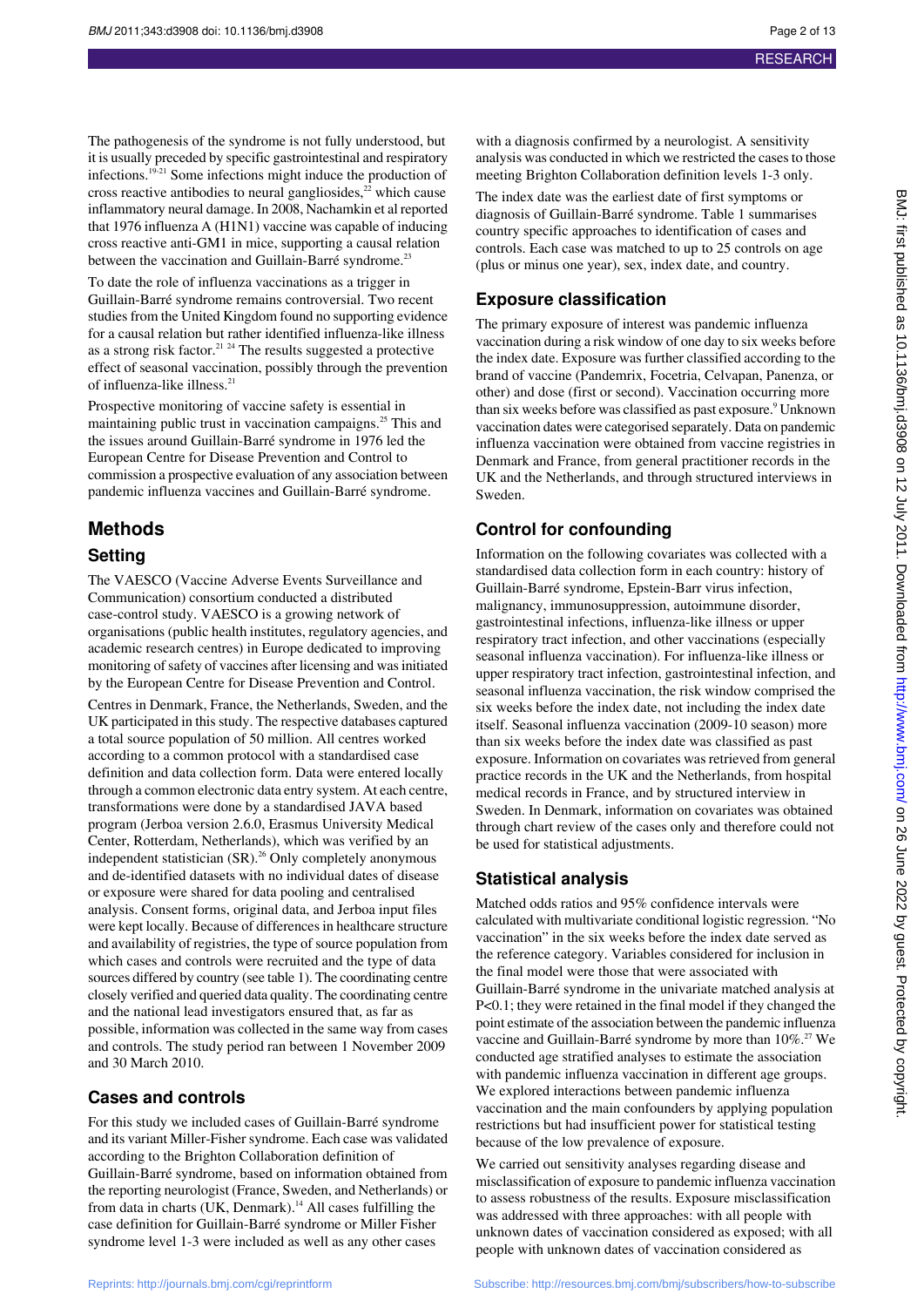unexposed; and with all exposures more than six weeks before classified as non-exposure.

Risk estimates across countries were pooled with a meta-analytical approach to account for the differences in exposure prevalence. We used a random effects model to account for heterogeneity between countries.<sup>28</sup> For all analyses significance was accepted at a two sided P<0.05. Analyses were done in SPSS 15.0 for windows (release 15.0, 2006, SPSS, Chicago, IL).

## **Results**

#### **Study population**

From a source population of about 50 million in the five countries, 154 cases of Guillain-Barré syndrome were identified. Of these, 104 could be matched to one or more controls. Many unmatched cases were from France, where timely recruitment of controls was problematic. Comparison of the number of patients with Guillain-Barré syndrome in hospital claims registries in the Netherlands suggested around 50% under-reporting of cases omitted for the study. The uptake of pandemic influenza A (H1N1) 2009 vaccine in excluded cases was similar to that in the included cases.

Most cases were men, aged 46-61 (table 2) and had Brighton Collaboration case classification level 1 to 3. In countries with retrospective chart or medical record review (Denmark and UK) the available information did not always allow for Brighton Collaboration classification, mostly because information regarding symptoms and diagnostic processes was not recorded to the required level of detail and could not be retrieved retrospectively. Acute inflammatory demyelinating polyradiculoneuropathy was the most common type of Guillain-Barré syndrome. Six patients (5.8%) had a disability score of 5 (ventilator treatment required) or 6 (fatal).

Chronic comorbidity was rare; malignancy and immunocompromise were the most common comorbid conditions, but these were not associated with Guillain-Barré syndrome. Acute infections in the six weeks leading up to the index date were more common and occurred mostly in cases (table 3). Most infections were influenza-like illness/upper respiratory tract infections. They were strongly associated with Guillain-Barré syndrome, with odds ratios ranging from 4.9 (95% confidence interval 1.6 to 15.5) in the UK to 19.3 (5.9 to 63.4) in the Netherlands.

#### **Vaccinations**

Pandemrix was the most widely used pandemic influenza A (H1N1) 2009 vaccine in the study population as this was the main brand used in Denmark, Sweden, and the UK. In the Netherlands Focetria was the predominant vaccine, but Pandemrix was used in children aged below 6. Other brands were used only rarely. Vaccine uptake was highest in the Netherlands and Sweden and was much lower (<10% of study population) in the UK, Denmark, and France (table 4). In each country, exposure to the vaccine in unmatched cases was similar to that in matched cases. Exposure prevalence among unreported cases in the Netherlands was similar to that of cases in the study.

Seasonal influenza vaccination coverage in the Netherlands was similar to pandemic influenza vaccination coverage but consistently occurred earlier and therefore was more often classed as past exposure (table 4). In the UK seasonal influenza vaccination was more common than pandemic influenza vaccination, and there was evidence of an increased risk of Guillain-Barré syndrome with recent exposure to seasonal

influenza vaccination (odds ratio 6.3 (1.8 to 22.0) with no adjustment for influenza-like illness/upper respiratory tract infections; 5.1 (1.4 to 18.6) with adjustment). In Sweden the recorded uptake of seasonal influenza vaccination was low and potentially incomplete. For Denmark and France, no information on seasonal influenza vaccination was available for controls. No cases were exposed to other types of vaccination in the six weeks before the index date.

#### **Guillain-Barré syndrome and pandemic influenza vaccination**

Unadjusted matched analyses resulted in risk estimates for Guillain-Barré syndrome with pandemic influenza vaccination that ranged from 1.3 to 2.5 in the UK, Sweden, and Netherlands (table 5). The risk estimate in Denmark, based on two exposed cases, was 9.5 (1.7 to 53). Both cases had extensive comorbidity but no influenza-like illness/upper respiratory tract infections or gastrointestinal infections recorded in the charts. We could not calculate an estimate for France because there was only one exposed case and no exposed controls. There was no difference in risk between Pandemrix and Focetria, although the products could not be compared within countries. Two doses of pandemic influenza vaccination as provided in the Netherlands seemed to be associated with a higher risk of Guillain-Barré syndrome (table 5).

The increase in risk of Guillain-Barré syndrome associated with pandemic influenza vaccination in the unadjusted analyses disappeared when we adjusted the results for influenza-like illness/upper respiratory tract infections and seasonal influenza vaccination. Adjusted risk estimates for the Netherlands and the UK, where information on both variables was available, were 0.6 (0.1 to 4.4) and 0.7 (0.1 to 4.1), respectively (table 5). The test for homogeneity in effect estimates across the four countries was not significant (P=0.40), but, because of lack of power of the test and the differences observed, we used a random effects model for the weighted pooling. The crude matched risk for Guillain-Barré syndrome was 2.8 (1.3 to 6.0). The random effects risk estimate adjusted for seasonal influenza vaccination and influenza-like illness/upper respiratory tract infections for the Netherlands, UK, and Sweden was 1.0 (0.3 to 2.7, P=0.81 for homogeneity). As Swedish data did not capture seasonal influenza vaccination well and might be subject to selection and recall bias, we conducted a sensitivity analysis without Sweden. The pooled adjusted odds ratio was 0.7 (0.2 to 2.5) (table 6). Denmark could not be included in the adjusted analyses because information on influenza-like illness/upper respiratory tract infections and seasonal influenza vaccination was unavailable for the controls.

## **Restricted and stratified analyses**

In people without influenza-like illness/upper respiratory tract infections the risk of Guillain-Barré syndrome after pandemic influenza vaccination was higher but not significant and was unstable (table 5). The effect shrank on adjustment for seasonal influenza vaccination. Similarly, influenza-like illness/upper respiratory tract infections had a strong confounding effect in people without seasonal influenza vaccination. As recorded seasonal influenza vaccination in Sweden was possibly incomplete we could explore confounding only by influenza-like illness/upper respiratory tract infections, which again was substantial (matched odds ratio for Swedish population without influenza-like illness/upper respiratory tract infections was 1.3, 0.2 to 8.1).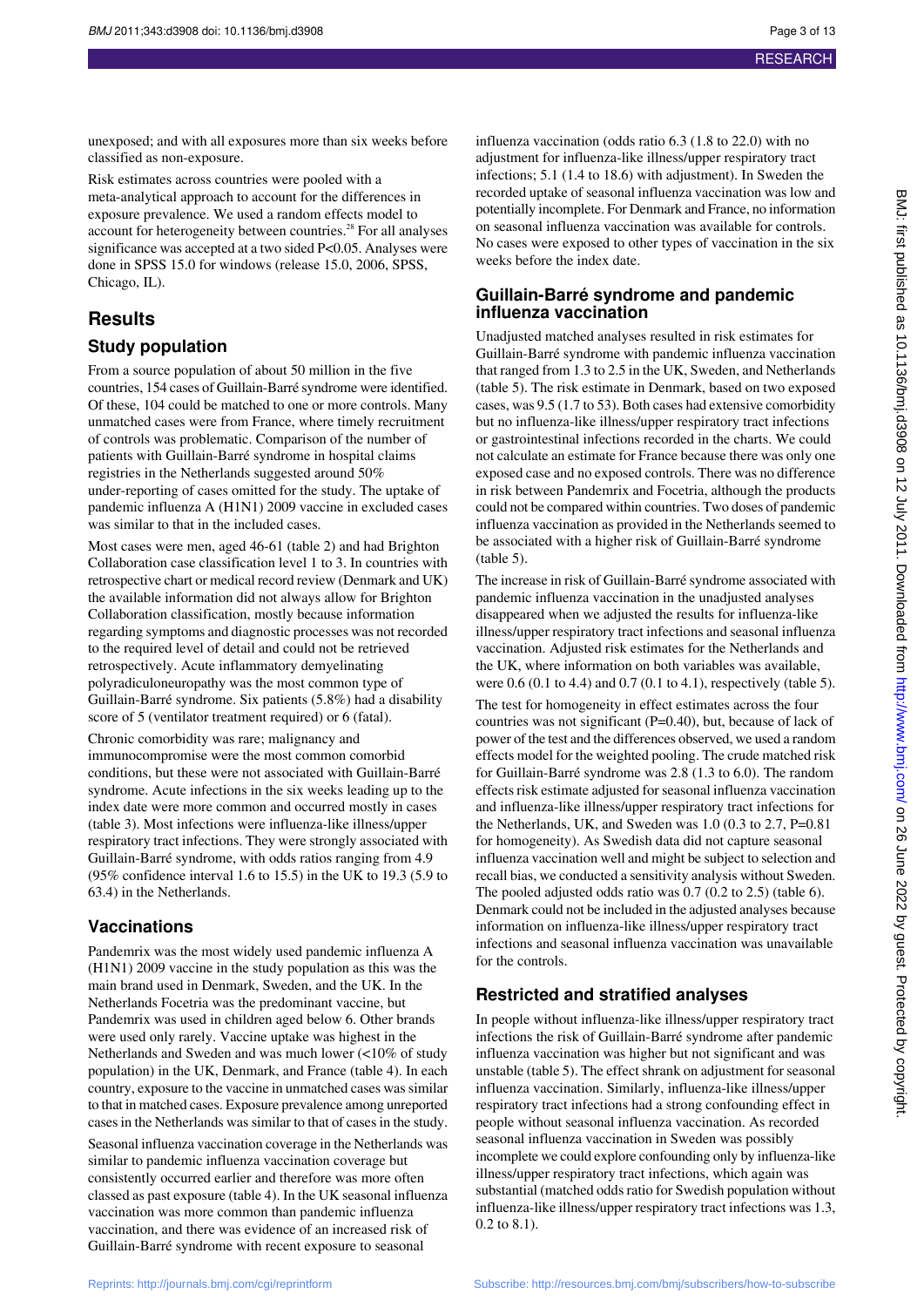Cases in children were rare (9%, table 2). Most cases were in people aged 19-59 (n=57, 55%), in whom uptake of pandemic influenza A (H1N1) 2009 vaccine was low (exposure in controls 4%). Uptake of the vaccine was higher in those aged over 60 (10% in controls). Risk estimates for those aged 19-59 and 60 and over did not differ significantly (4.9 (1.3 to 17.9) *v* 2.7 (0.8 to 9.1)). Below the age of 19 the risk estimate seemed high but this was unstable because of too few exposed people (one case and two controls).

#### **Sensitivity analyses**

We carried out various sensitivity analyses to assess the impact of misclassification of the outcome and exposure as well as residual confounding. Restricting the cases to Brighton Collaboration case classification levels 1 to 3 did not materially alter the risk estimates (pooled random effects adjusted odds ratio 0.9, 0.2 to 4.6). Extending the risk window for pandemic influenza A (H1N1) 2009 vaccine to any time before the index date reduced this to 0.7 (0.3 to 1.9). Considering people with missing dates of pandemic influenza vaccination as exposed in the risk window reduced the estimate to 0.8 (0.3 to 2.3) as data were missing mostly in controls. Considering them as unexposed had no effect on the estimate. Excluding Sweden (the only country with interview based assessment of exposure and covariates) from the pooled analyses changed the adjusted pooled random effects estimate from 1.0 to 0.7 (0.2 to 2.5) (table 6).

## **Discussion**

#### **Principal findings**

In a source population of around 50 million people in Europe we could not find any association between adjuvanted pandemic influenza A (H1N1) 2009 vaccine and Guillain-Barré syndrome (adjusted odds ratio 1.0, 95% confidence interval 0.3 to 2.7). The increased risk in the unadjusted analyses disappeared when we adjusted for the apparent strong confounding of influenza-like illness/upper respiratory tract infections and seasonal influenza vaccination. Based on the 95% confidence interval for the adjusted odds ratio it is unlikely that the relative risk is above 2.7. Thus it is unlikely that there would be more than one excess case of Guillain-Barré syndrome per 340 000 vaccinated people (or three per million) given a risk window of six weeks and a background incidence rate of 1.5 per 100 000 person years.

The effects of adjustment for seasonal influenza vaccination were strong but differed between countries, which could be explained by differences in vaccination strategies. In the Netherlands the population targeted for pandemic influenza A (H1N1) 2009 vaccine overlapped largely with the population targeted for seasonal influenza vaccination, whereas in the UK it only partially overlapped as not all older people were targeted for pandemic influenza A (H1N1) 2009 vaccination. In Sweden, pandemic influenza A (H1N1) 2009 vaccine was made available to the entire population, but there was under-reporting of seasonal influenza vaccination so that we could not appropriately adjust for it.

## **Relation to other studies**

The VAESCO consortium is one of the first groups to provide data on the association between pandemic influenza A (H1N1) 2009 vaccines and Guillain-Barré syndrome with substantial power and mostly adjuvanted vaccines. Our results are comparable with those of a study investigating the risk of

Guillain-Barré syndrome with non-adjuvanted pandemic influenza A (H1N1) 2009 vaccine in the US, which showed an age adjusted rate ratio of 1.77 (1.12 to 2.56).<sup>29</sup> In the US Vaccine Safety Datalink no increased risk of adverse events was identified after administration of 1 195 552 doses of non-adjuvanted vaccine to people aged under 18 and 4 773 956 doses to adults.<sup>30</sup> Those studies made no statistical adjustment for influenza-like illness/upper respiratory tract infections and seasonal influenza vaccination.

Influenza-like illness/upper respiratory tract infections are a recognised risk factor for Guillain-Barré syndrome,<sup>16</sup> as confirmed in our study. The association with influenza-like illness shown previously in the UK General Practice Research Database was stronger (18.0 (7.5 to 46.4) for influenza-like illness and 5.2 (3.5 to 7.6) for acute respiratory tract infections) than in our study (4.9 (1.6 to 15.5) for influenza-like illness/upper respiratory tract infections and predominantly comprising upper respiratory tract infections).<sup>21</sup>

Several vaccines have been associated with Guillain-Barré syndrome,<sup>31-33</sup> but controversy remains for the influenza vaccines.<sup>9 12 13 20 34 35</sup> A recent study found no association between seasonal influenza vaccination and Guillain-Barré syndrome,<sup>24</sup> whereas our study showed an increased risk. Different circumstances and differences in study design could explain this discrepancy. The previous study was a self controlled case series, had differential case verification, and used data up to 2005. In 2009, during the study period of the present study, seasonal influenza vaccinations were supplied while the pandemic was coming to its peak. As in most countries pandemic influenza vaccines became available only after the seasonal vaccination campaign, people with influenza symptoms might have had a higher uptake of seasonal influenza vaccination. If there was under-reporting of influenza-like illness in the General Practice Research Database, because patients were discouraged to visit the general practitioner for such symptoms in the UK in 2009, seasonal influenza vaccination could therefore be a proxy for influenza-like illness. This could explain why the effect of seasonal influenza vaccination was higher than expected in the General Practice Research Database.

#### **Strengths and weaknesses**

By combining data from several European countries we showed consistency of the risk estimate across countries and we could increase the sample size by pooling data that were collected, transferred, and analysed in a standardised way, reducing heterogeneity between study sites. By pooling through meta-analysis we accounted for population size and differences in exposure prevalence.<sup>28</sup> Moreover, the differences in data collection between countries allowed us to establish the impact of potential biases.

Because this study was conducted in a pandemic situation it also has limitations, especially given the increased awareness of a potential increase in the risk of Guillain-Barré syndrome associated with pandemic influenza vaccination. As a consequence, people at increased baseline risk (such as those with a history of the syndrome) might be less likely to have received the vaccine and there could have been over-reporting or selective inclusion of exposed people with Guillain-Barré syndrome in the participating countries.

In the Netherlands there was under-reporting of cases, but verification against objective claims data suggested this was non-differential with regards to exposure. In Sweden and France, there were substantial delays in inclusion of cases, and selectiveness could not be fully assessed as data on non-included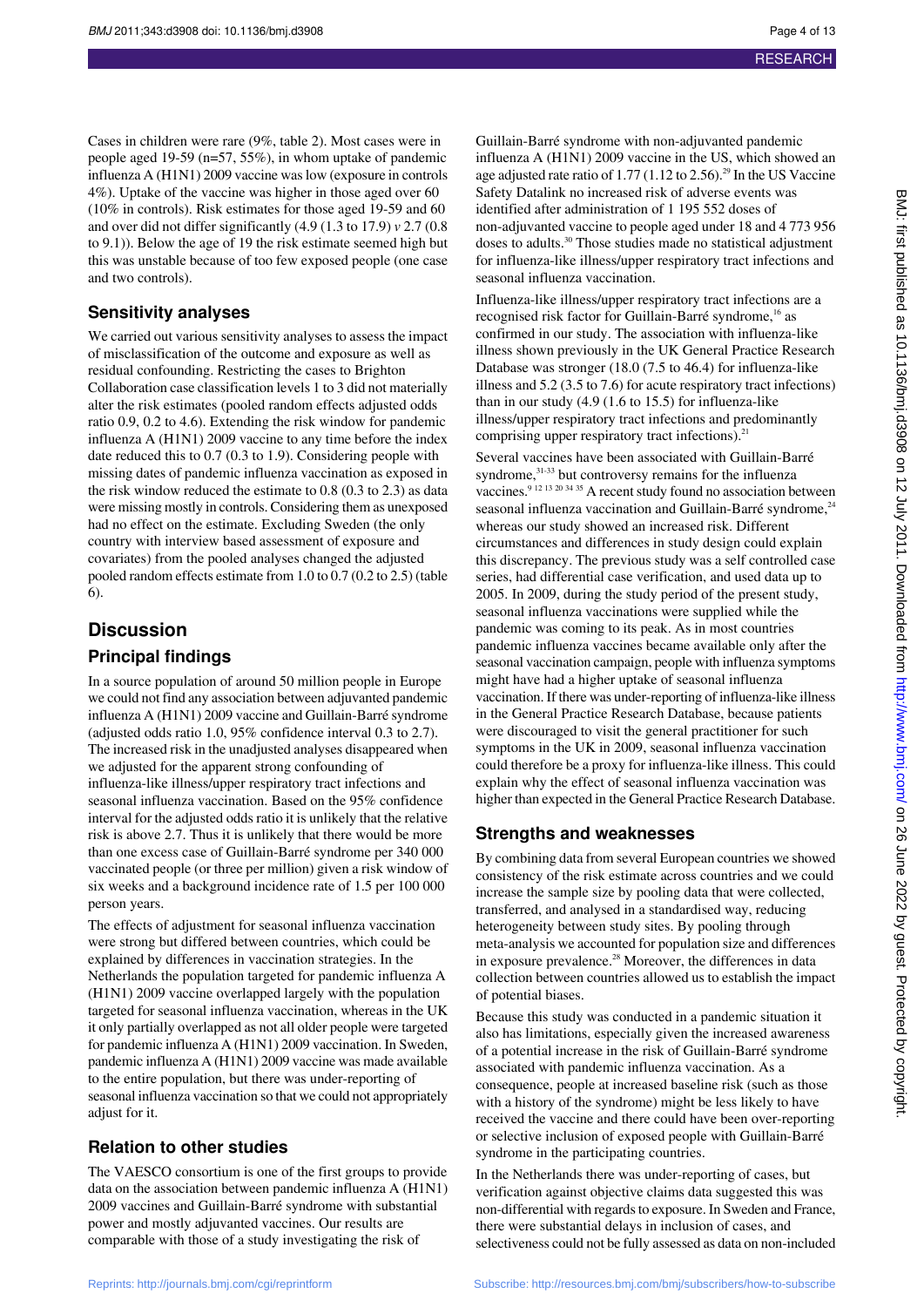patients were not available. In the UK and Denmark, patient consent was not required, which should reduce the likelihood of differential under-reporting. This assumption, however, could not be verified with the available data. A priori we had assumed that any selection would work in the direction of including more exposed cases as many physicians were aware of the potential risk. The latter would have resulted in an overestimated risk, which does not seem to have affected our study as we did not find an increased risk.

Misclassification of the timing of pandemic influenza A (H1N1) 2009 vaccine, as reflected by the amount of missing information on vaccination, occurred mostly in controls, suggesting more accurate collection of data for cases, especially in Sweden. Sweden was the only country in which exposure was collected by interview rather than a registry, which could have introduced recall bias. Sensitivity analyses addressing this particular issue showed that complete information on all dates would have resulted in even lower risk estimates.

We addressed important confounders by matching (age, sex, calendar time, and country) and by adjusting in a multivariate analysis. Adjustment for influenza-like illness/upper respiratory tract infection and seasonal influenza vaccination had strong effects on the risk estimates and caused the pooled estimate to reduce from 2.8 to 1.0. Both factors were positively associated with pandemic influenza vaccination and also with Guillain-Barré syndrome. In particular seasonal influenza vaccination and pandemic influenza vaccination were strongly associated with each other and adjustment for seasonal vaccination had the most pronounced effect on the effect estimate, as shown in table 5, both in the UK and the Netherlands. As argued above, seasonal influenza vaccination could be a proxy for being at high risk for complications associated with influenza or for having influenza symptoms as the seasonal vaccination was supplied at the beginning of the pandemic when there was fear of the consequences and the pandemic influenza vaccination was not yet supplied.

Residual confounding will exist for the countries where information on influenza-like illness/upper respiratory tract infection or seasonal influenza vaccination was (partly) unavailable, such as in Denmark, Sweden (seasonal vaccination), and France. Differential recording of risk factors for Guillain-Barré syndrome cannot be ruled out and hence more information regarding these risk factors might have been available for cases than for controls, especially if cases were recruited through neurologists. This would have resulted in an underestimated risk. Recall bias in the Swedish data cannot be ruled out as information was gathered from cases and controls by interview. In the UK information on covariates was obtained similarly for cases and controls, showing slightly less impact of influenza-like illness/upper respiratory tract infection, and the adjusted risk estimate showed no association. The relatively low impact of influenza-like illness/upper respiratory tract infection on Guillain-Barré syndrome in the UK could also be the consequence of non-differential false negative misclassification of infections: patients were advised not to visit their general practitioner for influenza-like illness.

#### **Meaning of the study**

In our opinion the study contributes at least four pieces of important information. The quantification of the association between Guillain-Barré syndrome and adjuvanted pandemic influenza vaccines allows for subsequent assessment of benefit to risk. Our point estimate shows no association between pandemic influenza vaccination and Guillain-Barré syndrome,

although the upper confidence limit is 2.7. In terms of absolute risk, on the basis of the upper confidence limit the absolute risk would be less than three excess cases after one million vaccinations. This is well below the observed increase in risk with the 1976 swine origin influenza A (H1N1) subtype A/NJ/76 vaccine applied in the US, which was reported to be sevenfold. The consistent pattern across countries provides reassurance about the findings. The study also highlights the added value of an international data linkage study with a single protocol, a common data model, and a uniform analysis plan for the assessment of vaccine safety.

#### **Unanswered questions and future research**

Residual confounding by unmeasured patients' characteristics that are not time dependent (such as the underlying reason for being eligible for vaccination) can be studied with a self controlled case series design. VAESCO is finalising such a study of the association between pandemic influenza A (H1N1) 2009 vaccination and Guillain-Barré syndrome in seven countries. The series will include the cases from the study presented here supplemented with unmatched cases and cases from additional countries over a longer period. It will also eliminate any differential recording of confounders between cases and controls.

The coordinating partner for the VAESCO consortium is the Brighton Collaboration. We thank all the VAESCO members and the Brighton Collaboration coordinating staff for their supportive contributions. This study is based in part on data from the Full Feature General Practice Research Database obtained under licence from the UK Medicines and Healthcare products Regulatory Agency. The interpretation and conclusions contained in this report are those of the authors alone. We acknowledge the use of the UK National Grid Service in carrying out this work.

Members of the VAESCO-GBS case-control study group

Jeanne P Dieleman (Erasmus University Medical Center, Netherlands), Silvana Romio (Erasmus University Medical Center, Netherlands), Corinne S de Vries (Bath University), Cormac Sammon (Bath University), Nick Andrews (Health Protection Agency), Anders Hviid (Statens Serum Institut, Denmark), Henrik Svanström (Statens Serum Institut, Denmark), Ditte Mølgaard-Nielsen (Statens Serum Institut, Denmark), Maryse Lapeyre-Mestre (University of Toulouse, France), Agnès Sommet (University of Toulouse, France), Christel Saussier (French Medicines Agency, France), Anne Castot (French Medicines Agency, France), Harald Heijbel (Swedish Institute for Infectious Disease Control, Sweden), Lisen Arnheim Dahlström (Karolinska Institutet, Sweden), Jonas Hallgren (Karolinska Institutet, Sweden), Par Sparen (Karolinska Institutet, Sweden), Mees Mosseveld (Erasmus University Medical Center, Netherlands), Martijn Schuemie (Erasmus University Medical Center, Netherlands), Nicoline van der Maas (RIVM, Netherlands), Bart C Jacobs (Erasmus University Medical Center, Netherlands), Kari Johansen (ECDC, Sweden), Piotr Kramarz (ECDC, Sweden), Daniel Weibel (Brighton Collaboration, Switzerland), Jan Bonhoeffer (Brighton Collaboration, Switzerland), and Miriam CJM Sturkenboom (Erasmus University Medical Center, Netherlands).

Contributors: JD, JB, and MS drafted the manuscript; SR, Henrik Svanström, DW, Nick Andrews, JD, and MS discussed and performed the statistical analysis. Martijn Schuemie and Mees Mosseveld developed software to collect and process data for the study. DW and JB coordinated the VAESCO studies and took care of communication and distribution of study materials to group members. Data management was done by JPD, SR and MS. All members of the VAESCO-GBS case-control study group contributed to the collection of data for the study and discussions on the design, conduct and interpretation of the local and pooled findings. They had full access to the data and reviewed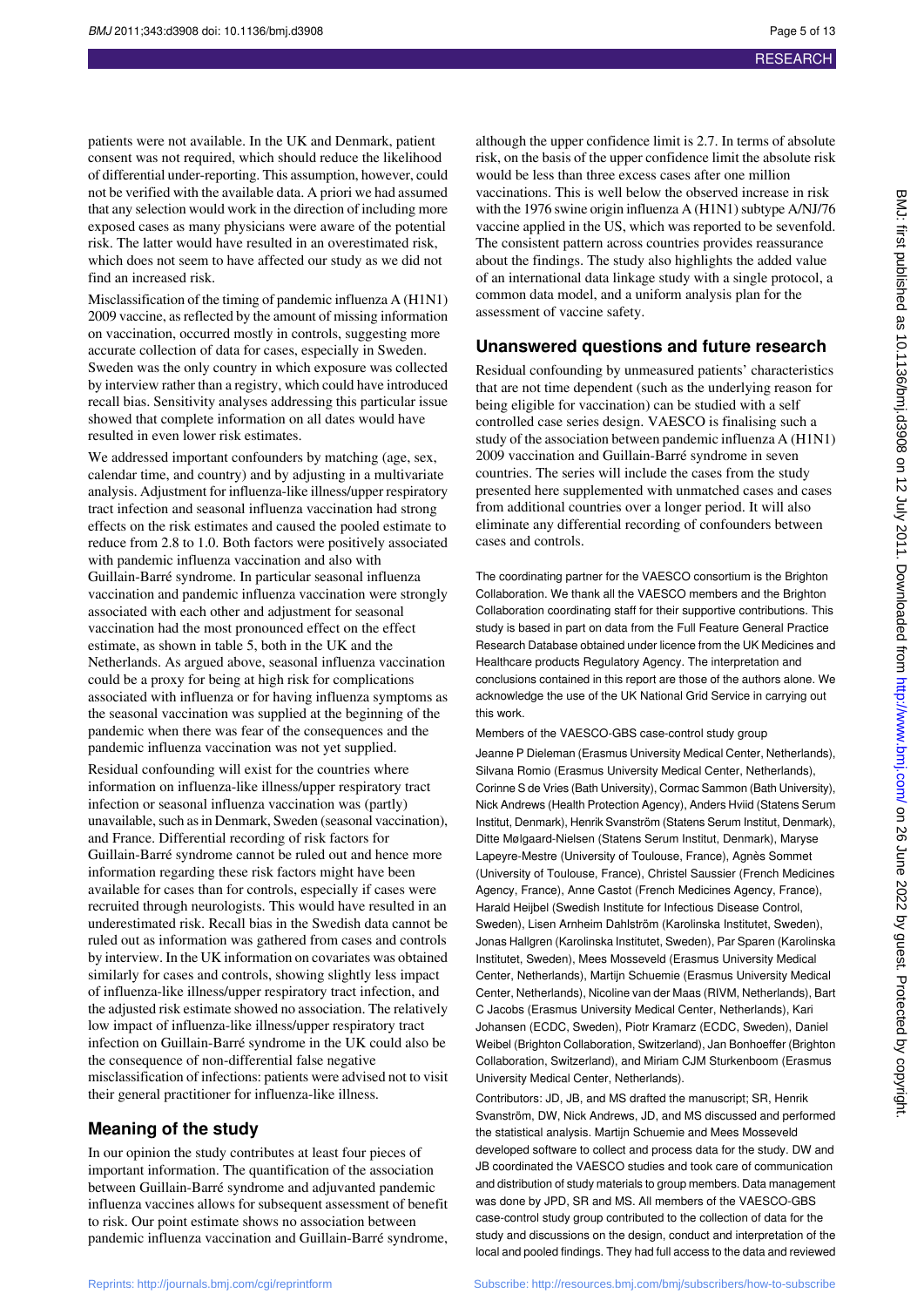#### **What is already known on this topic**

The swine origin influenza A (H1N1) subtype A/NJ/76 vaccine used in the US in 1976 was associated with a more than sevenfold increased risk of Guillain-Barré syndrome

Subsequent studies repeatedly showed only a slight to no increase in risk after seasonal influenza vaccination during later seasons

In 2009 mass vaccination with new adjuvanted pandemic influenza A (H1N1) 2009 vaccines started in Europe, but it was unknown if these vaccines were associated with an increased risk of Guillain-Barré syndrome

#### **What this study adds**

Adjuvanted pandemic influenza A (H1N1) 2009 vaccines did not increase the risk of Guillain-Barré syndrome substantially, if at all

Influenza-like illness and upper respiratory tract infection are important covariates in the association between influenza vaccination and Guillain-Barré syndrome

Multinational data linkage based on a single protocol, common data model, and uniform analysis plan for collaborative and prospective investigation of important potential vaccine safety issues is feasible

and approved the drafts of the manuscript. Piotr Kramarz and KJ contributed to the discussion of the study design and interpretation of results and reviewed and commented on the manuscript. MS is guarantor.

Funding: This study was funded by the European Centre for Disease Prevention and Control. The VAESCO consortium was funded by the European Centre for Disease Prevention and Control (Specific agreement No 1 to Framework Partnership Agreement No GRANT/2009/003 on a grant for an action, addendum no 1 "Pan Flu Supplement" to specific agreement no 1) for the conduct of safety studies on the new pandemic influenza A (H1N1) vaccine. The GBS case-control study was conducted with part of the funding in work package 4. The project has received funding from the European Centre for Disease Prevention and Control (ECDC, www.ecdc.europa.eu) through the call for proposal. ECDC uses only public money in funding its projects. Piotr Kramarz and KJ collaborated with the VAESCO Consortium in study design, interpretation of results, and in reviewing and commenting on the manuscript. The European Centre for Disease Prevention and Control also provided support on background information regarding the H1N1-pandemic and vaccination policies.

Competing interests: All authors have completed the Unified Competing Interest form at www.icmje.org/coi\_disclosure.pdf (available on request from the corresponding author) and claim no conflict of interest related to the submitted work. The following authors make available additional information, which may be deemed relevant to the submitted work: Piotr Kramarz was employed by Pfizer during 2001-7. KJ received research grants from GSK and SPMSD until 2008. JB has provided scientific advice to GSK and Wyeth/Pfizer. Pär Sparén and Lisen Arnheim Dahlström were involved in studies with unconditional grants from GSK and SPMSD. Jonas Hällgren has been involved in studies with unconditional grants from GSK. Corinne de Vries and Cormac Sammon hold research and consultancy contracts with GSK and with other pharmaceutical companies. MS, JD, Martijn Schuemie, Mees Mosseveld, and SR conduct occasionally unconditional research for pharmaceutical companies including Pfizer, Boehringer, Lilly, and AstraZeneca. Bart Jacobs has been involved in studies with unconditional grants from **Baxter** 

Ethical approval: In France, the case-control study was approved by the ethics committee of Toulouse (Comité de Protection des Personnes Sud Ouest et Outre Mer I et II) and participants (cases and controls) gave informed consent. In the Netherlands, the study was provided with a declaration of no objection from the medical ethics committee of the Erasmus University Medical Center in Rotterdam (MEC-2009-404). Subsequent amendments to collect data entirely anonymously through the GP allowed the inclusion of study subjects without requiring informed consent. In Denmark ethics approval was not required, though the National Board of Health approved chart review. In Sweden the study

was approved by the regional ethics committee, Karolinska Institute, Stockholm, and participants gave written informed consent. In the UK, the GPRD Group has obtained ethical approval from a multicentre research ethics committee (MREC) for all purely observational research using GPRD data. Individual studies must be granted approval by an Independent Scientific Advisory Committee (ISAC). This study received ISAC approval (protocol No 10\_058).

Data sharing: No additional data available.

- 1 Girard MP, Katz J, Pervikov Y, Palkonyay L, Kieny M-P. Report of the 6th meeting on the evaluation of pandemic influenza vaccines in clinical trials World Health Organisation Geneva, Switzerland, 17-18 February 2010. Vaccine 2010;28:6811-20.
- 2 Plennevaux E, Sheldon E, Blatter M, Reeves-Hoche MK, Denis M. Immune response after a single vaccination against 2009 influenza A H1N1 in USA: a preliminary report of two randomised controlled phase 2 trials. Lancet 2010;375:41-8.
- 3 Vajo Z, Tamas F, Sinka L, Jankovics I. Safety and immunogenicity of a 2009 pandemic influenza A H1N1 vaccine when administered alone or simultaneously with the seasonal influenza vaccine for the 2009-10 influenza season: a multicentre, randomised controlled trial. Lancet 2010;375:49-55.
- 4 Roman F, Vaman T, Gerlach B, Markendorf A, Gillard P, Devaster JM. Immunogenicity and safety in adults of one dose of influenza A H1N1v 2009 vaccine formulated with and without AS03A-adjuvant: preliminary report of an observer-blind, randomised trial. Vaccine 2010;28:1740-5.
- 5 Nolan T, McVernon J, Skeljo M, Richmond P, Wadia U, Lambert S, et al. Immunogenicity of a monovalent 2009 influenza A(H1N1) vaccine in infants and children: a randomized trial. JAMA 2010;303:37-46.
- 6 Oh CE, Lee J, Kang JH, Hong YJ, Kim YK, Cheong HJ, et al. Safety and immunogenicity of an inactivated split-virus influenza A/H1N1 vaccine in healthy children from 6 months to <18 years of age: a prospective, open-label, multi-center trial. Vaccine 2010;28:5857-63.
- Lu W, Tambyah PA. Safety and immunogenicity of influenza A H1N1 vaccines. Expert Rev Vaccines 2010;9:365-9. 8 Lu CY, Shao PL, Chang LY, Huang YC, Chiu CH, Hsieh YC, et al. Immunogenicity and
- safety of a monovalent vaccine for the 2009 pandemic influenza virus A (H1N1) in children and adolescents. Vaccine 2010;28:5864-70.
- 9 Schonberger LB, Bregman DJ, Sullivan-Bolyai JZ, Keenlyside RA, Ziegler DW, Retailliau HF, et al. Guillain-Barre syndrome following vaccination in the National Influenza Immunization Program, United States, 1976-1977. Am J Epidemiol 1979;110:105-23.
- 10 Kaplan JE, Katona P, Hurwitz ES, Schonberger LB. Guillain-Barre syndrome in the United States, 1979-1980 and 1980-1981. Lack of an association with influenza vaccination. JAMA 1982;248:698-700.
- 11 Hurwitz ES, Schonberger LB, Nelson DB, Holman RC. Guillain-Barré syndrome and the 1978-1979 influenza vaccine. N Engl J Med 1981;304:1557-61.
- 12 Lasky T, Terracciano GJ, Magder L, Koski CL, Ballesteros M, Nash D, et al. The Guillain-Barré syndrome and the 1992-1993 and 1993-1994 influenza vaccines. N Engl J Med 1998;339:1797-802.
- 13 Juurlink DN, Stukel TA, Kwong J, Kopp A, McGeer A, Upshur RE, et al. Guillain-Barré syndrome after influenza vaccination in adults: a population-based study. Arch Intern Med 2006;166:2217-21.
- 14 Sejvar JJ, Kohl KS, Gidudu J, Amato A, Bakshi N, Baxter R, et al. Guillain-Barré syndrome and Fisher syndrome: case definitions and guidelines for collection, analysis, and presentation of immunization safety data. Vaccine 2010;29:599-612.
- 15 Vucic S, Kiernan MC, Cornblath DR. Guillain-Barré syndrome: an update. J Clin Neurosci 2009;16:733-41.
- 16 Jacobs BC, Rothbarth PH, van der Meche FG, Herbrink P, Schmitz PI, de Klerk MA, et al. The spectrum of antecedent infections in Guillain-Barré syndrome: a case-control study. Neurology 1998;51:1110-5.
- 17 Van Doorn PA, Ruts L, Jacobs BC. Clinical features, pathogenesis, and treatment of Guillain-Barré syndrome. Lancet Neurol 2008;7:939-50.
- 18 McGrogan A, Madle G, Seaman H, de Vries C. The epidemiology of Guillain-Barré syndrome worldwide. A systematic literature review. Neuroepidemiology 2009;32:150-63.
- 19 Rees J, Thompson R, Smeeton N, Hughes R. Epidemiological study of Guillain-Barré syndrome in south east England. J Neurol Neurosurg Psychiatry 1998;64:74-7.
- 20 Hughes RA, Rees JH. Clinical and epidemiologic features of Guillain-Barré syndrome. J Infect Dis 1997;176(suppl 2):S92-8.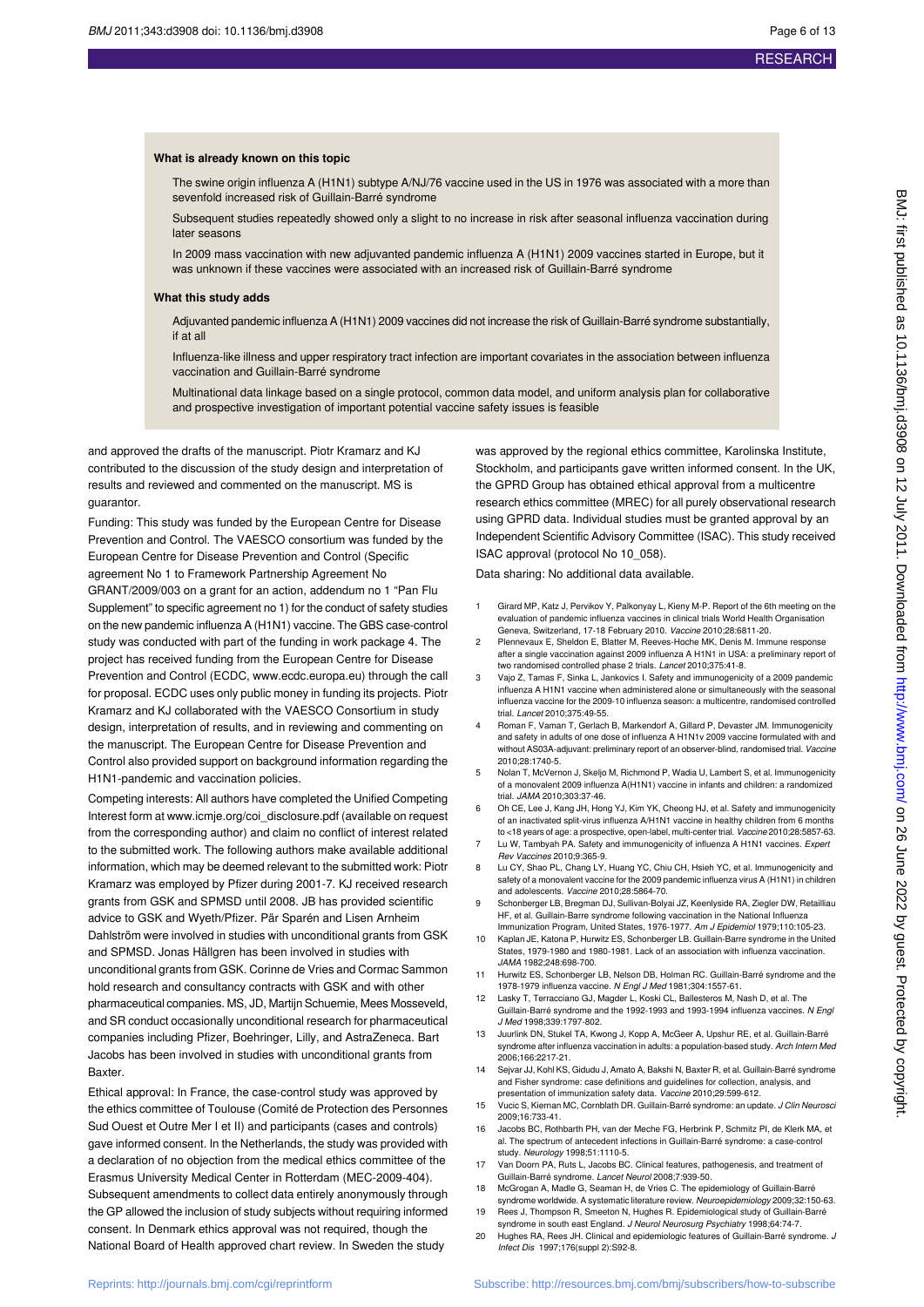- 21 Tam CC, O'Brien SJ, Petersen I, Islam A, Hayward A, Rodrigues LC. Guillain-Barré syndrome and preceding infection with campylobacter, influenza and Epstein-Barr virus in the general practice research database. PLoS One 2007;2:e344.
- 22 Weise MJ, Carnegie PR. An approach to searching protein sequences for superfamily relationships or chance similarities relevant to the molecular mimicry hypothesis: application to the basic proteins of myelin. J Neurochem 1988;51:1267-73.
- 23 Nachamkin I, Shadomy SV, Moran AP, Cox N, Fitzgerald C, Ung H, et al. Anti-ganglioside antibody induction by swine (A/NJ/1976/H1N1) and other influenza vaccines: insights into vaccine-associated Guillain-Barré syndrome. J Infect Dis 2008;198:226-33.
- 24 Stowe J, Andrews N, Wise L, Miller E. Investigation of the temporal association of Guillain-Barré syndrome with influenza vaccine and influenza-like illness using the United Kingdom General Practice Research Database. Am J Epidemiol 2009;169:382-8.
- 25 Lehmann HC, Hartung HP, Kieseier BC, Hughes RA. Guillain-Barré syndrome after exposure to influenza virus. Lancet Infect Dis 2010;10:643-51.
- 26 Coloma P, Schuemie M, Trifirò G, Gini R, Herings R, Hippisley-Cox J, et al. Combining electronic healthcare databases in Europe to allow for large-scale drug safety monitoring:<br>the EU-ADR Project. *Pharmacoepidemiol Drug Saf* 2011;20:1-11.
- 27 Greenland S. Modeling and variable selection in epidemiologic analysis. Am J Pub Health 1989;70:340-9.
- 28 Fleis J. The statistical basis of meta-analysis. Stat Methods in Med Res 1993;2:121-45.
- 29 Preliminary results: surveillance for Guillain-Barré syndrome after receipt of influenza A (H1N1) 2009 monovalent vaccine—United States, 2009-2010. MMWR Morb Mortal Wkly Rep 2010;59:657-61.
- 30 Greene SK, Kulldorff M, Lewis EM, Li R, Yin R, Weintraub ES, et al. Near real-time surveillance for influenza vaccine safety: proof-of-concept in the Vaccine Safety Datalink<br>Project. *Am J Epidemiol* 2010;171:177-88.
- 31 Hemachudha T, Griffin DE, Chen WW, Johnson RT. Immunologic studies of rabies vaccination-induced Guillain-Barré syndrome. Neurology 1988;38:375-8.
- 32 Piyasirisilp S, Hemachudha T. Neurological adverse events associated with vaccination. Curr Opin Neurol 2002;15:333-8.
- 33 Haber P, Sejvar J, Mikaeloff Y, DeStefano F. Vaccines and Guillain-Barré syndrome. Drug Saf 2009;32:309-23.
- 34 Haber P, DeStefano F, Angulo FJ, Iskander J, Shadomy SV, Weintraub E, et al. Guillain-Barré syndrome following influenza vaccination. JAMA 2004;292:2478-81.
- 35 Roscelli JD, Bass JW, Pang L. Guillain-Barré syndrome and influenza vaccination in the US Army, 1980-1988. Am J Epidemiol 1991;133:952-5.

#### **Accepted:** 9 May 2011

#### Cite this as: BMJ 2011;343:d3908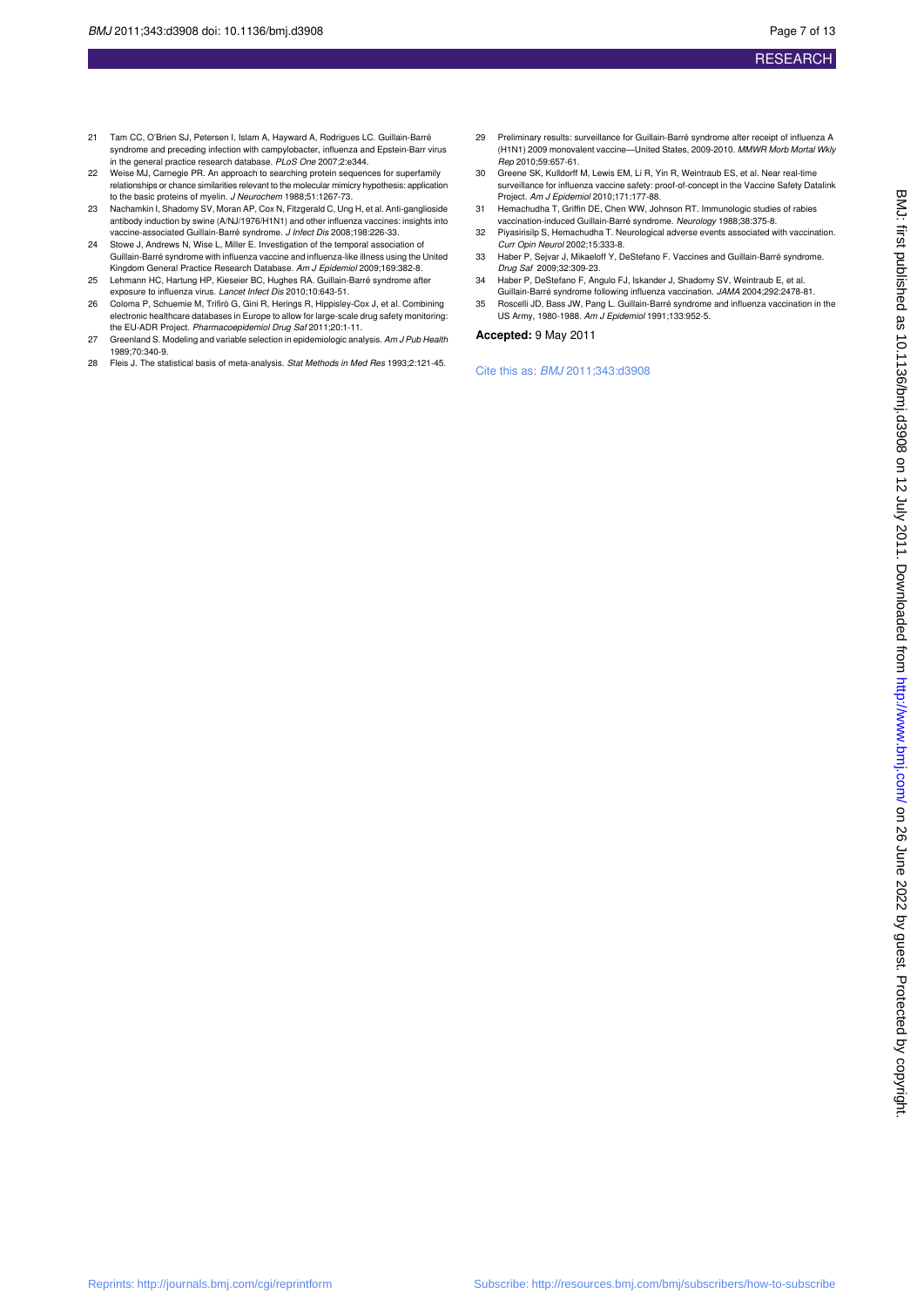## **Tables**

**Table 1| Sources for cases, controls, exposure, and covariates by country in study of association between pandemic influenza A (H1N1) 2009 vaccine and Guillain-Barré syndrome**

| Country | Cases                                                                                                                                                                                                                                                                                                                                                                                                                                                                                                                                                                                                       | <b>Controls</b>                                                                                                                                                                                     | <b>Matching</b>         | <b>Exposure to H1N1</b><br>vaccination                                                                                                                                  | <b>Covariates</b>                                                                      |
|---------|-------------------------------------------------------------------------------------------------------------------------------------------------------------------------------------------------------------------------------------------------------------------------------------------------------------------------------------------------------------------------------------------------------------------------------------------------------------------------------------------------------------------------------------------------------------------------------------------------------------|-----------------------------------------------------------------------------------------------------------------------------------------------------------------------------------------------------|-------------------------|-------------------------------------------------------------------------------------------------------------------------------------------------------------------------|----------------------------------------------------------------------------------------|
| UK      | Each case identified from GPRD by using<br>appropriate READ codes (F370.00, F370000,<br>F370100, F370200, F370z00). Case verification and index date to case. Consent not<br>done with free text, scanned hospital letters as<br>well as GPs' notes regarding diagnostic<br>procedures. No major selection bias expected                                                                                                                                                                                                                                                                                    | Controls selected randomly from<br>GPRD, matched on age, sex, practice, practice,<br>required. No selection bias expected                                                                           | Sex, age,<br>index date | From automated GP<br>records, no recall bias.<br>Non-differential<br>misclassification possible<br>as some people might<br>have been vaccinated<br>outside of GP office | From GP record<br>for cases and<br>controls                                            |
| Denmark | Cases identified from National Patient Register<br>with primary discharge diagnoses only (ICD-10<br>code: G61.0). Case verification done after<br>obtaining charts from cases. Potential small<br>selection bias because of incomplete availability required. No selection bias expected<br>of charts                                                                                                                                                                                                                                                                                                       | Controls selected randomly from<br>Danish civil registration system. Up to index date<br>20 controls matched to case on age,<br>sex, and index date. Consent not                                    | Sex, age,               | From vaccination<br>registry, no recall bias                                                                                                                            | From medical<br>charts for cases<br>only)                                              |
|         | Netherlands Cases identified prospectively through<br>neurologists. Completeness verified<br>retrospectively by checking against claims codes selected from list of registered patients index date<br>in each of reporting hospitals. Consent not<br>required. Missing patients included retrospectively index date, and practice. Consent not<br>as far as possible. Verification of reporting against required. No selection bias expected<br>vaccination status showed incomplete reporting<br>but non-differential regarding vaccinations                                                               | Controls were identified from GP of<br>case patients. 10 patients randomly<br>and matched to case on age, sex,                                                                                      | Sex, age,<br>practice,  | From GP record. No<br>recall bias<br>Non-differential<br>misclassification possible<br>as some people might<br>have been vaccinated<br>outside of GP office             | From GP records<br>for cases and<br>controls                                           |
| France  | Cases identified prospectively through<br>neurologists in seven reference hospitals in<br>France. Patients needed to provide informed<br>consent. Completeness verified against pharmacy incomplete. Not possible to assess<br>data (immunoglobulin prescriptions) and showed<br>incomplete reporting (<50%). Vaccination status vaccination status and hence cannot<br>of non-reported cases could not be verified as<br>linkage to vaccination registry required consent                                                                                                                                  | Controls obtained from trauma unit in Sex, age,<br>same hospital. Controls needed to<br>provide informed consent. Response index date<br>whether non-response differed by<br>exclude selection bias | hospital,               | From registry. No recall<br>bias                                                                                                                                        | Medical records<br>for both cases and<br>controls                                      |
| Sweden  | Cases identified through seven neurology<br>assessment laboratories where cases are<br>laboratory confirmed for population of 9.4 million. Controls needed to provide informed<br>Informed consent needed from all cases.<br>Completeness of cases was checked in National possible to assess whether<br>Patient Registry for part of country. Recruitment non-response differed by vaccination<br>incomplete because of delays in consent and<br>non-consent. Not possible to assess whether this selection bias<br>non-response differed by vaccination status and<br>hence cannot exclude selection bias | Controls selected randomly from<br>Swedish national population registry.<br>consent. Response incomplete. Not<br>status and hence cannot exclude                                                    | Sex, age,<br>index date | By interview, cannot<br>exclude recall bias                                                                                                                             | By interview for<br>cases and<br>controls. Charts<br>reviewed for case<br>verification |

GPRD=General Practice Research Database.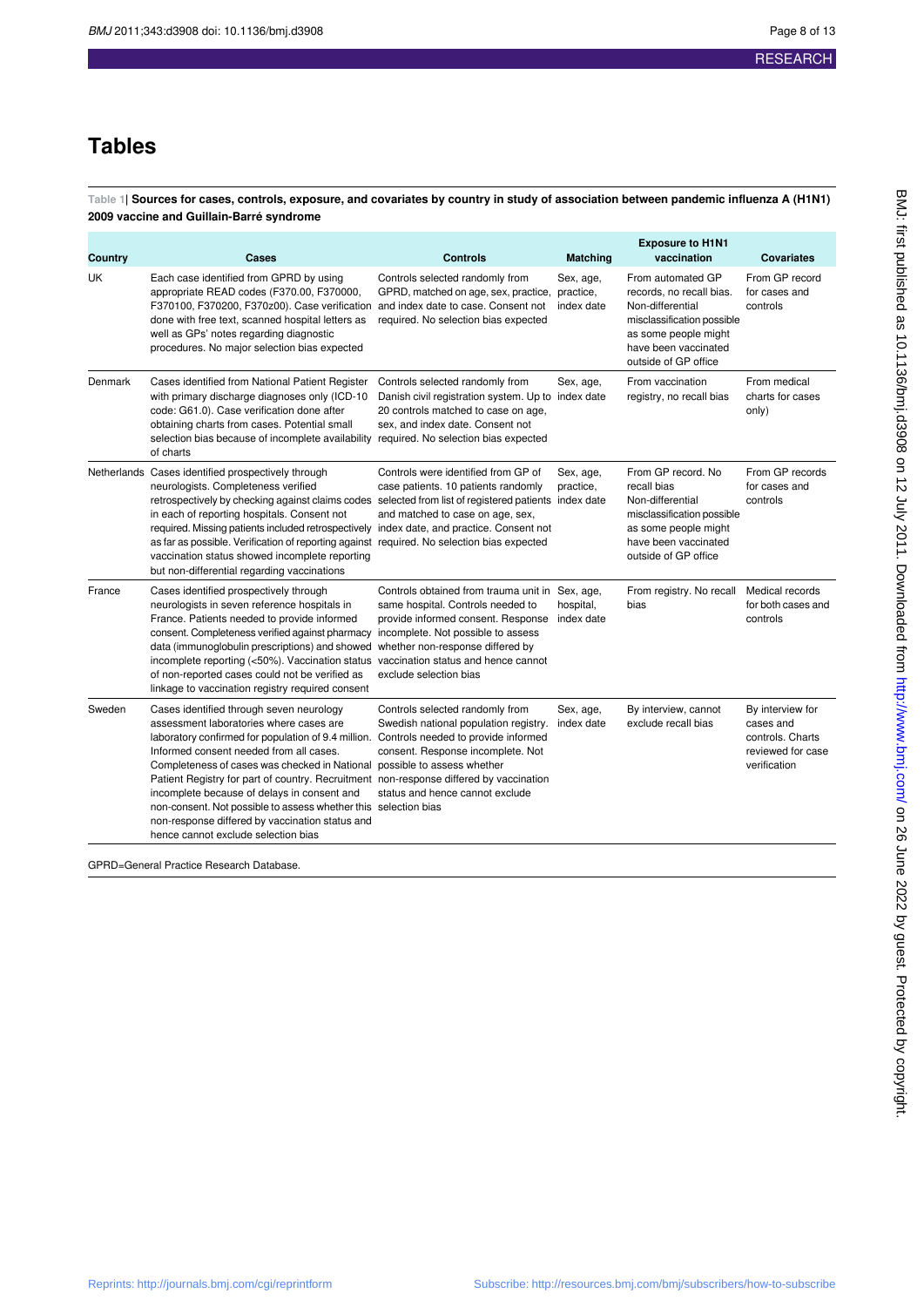#### **Table 2| Recruitment of cases with Guillain-Barré syndrome and coverage with pandemic influenza A (H1N1) vaccination by country**

|                                                           | <b>Netherlands</b>                  | <b>Sweden</b> | UK*                               | Denmark+  | <b>France</b>                              | Pooled  |
|-----------------------------------------------------------|-------------------------------------|---------------|-----------------------------------|-----------|--------------------------------------------|---------|
| <b>Brand used</b>                                         | Focetria (Pandemrix in<br>children) | Pandemrix     | Pandemrix (Celvapan,<br>Focetria) | Pandemrix | Pandemrix (Celvapan,<br>Focetria, Panenza) |         |
| Vaccination coverage (%)‡                                 | 33                                  | 62            | 8                                 | 6         | $7 - 8$                                    |         |
| Approximate source population<br>(million)                | 16                                  | 9.4           | 3.5                               | 5.5       | $10 - 20$                                  | 49.4    |
| Expected No of cases in study period§                     | 100                                 | 59            | 22                                | 34        | 62-25                                      | 299     |
| No of cases recruited                                     | 33                                  | 26            | 34                                | 24        | 37                                         | 154     |
| No of cases with ≥1 control                               | 25                                  | 18            | 30                                | 24        | $\overline{7}$                             | 104     |
| Total No of controls                                      | 227                                 | 60            | 300                               | 590       | 21                                         | 1198    |
| Total study population                                    | 252                                 | 78            | 330                               | 614       | 28                                         | 1302    |
| Characteristics of cases (No (%) unless stated otherwise) |                                     |               |                                   |           |                                            |         |
| Mean (SD) age (years)                                     | 46 (23)                             | 55 (20)       | 48 (23)                           | 48 (19)   | 61(16)                                     | 50 (22) |
| Age $\leq 18$                                             | 4(16)                               | 0             | 4(13)                             | 1(4)      | $\mathbf 0$                                | 9(9)    |
| Age 19-59                                                 | 13 (52)                             | 9(50)         | 16 (53)                           | 16 (67)   | 3(43)                                      | 57 (55) |
| Age $\geq 60$                                             | 8(32)                               | 9(50)         | 10(33)                            | 7(29)     | 4(57)                                      | 38 (37) |
| Male                                                      | 14 (56)                             | 13 (73)       | 17 (57)                           | 14 (57)   | 4(58)                                      | 62(60)  |
| Brighton Collaboration case classification:               |                                     |               |                                   |           |                                            |         |
| Level 1                                                   | 10(40)                              | 11(61)        | 0                                 | 7(29)     | 4(57)                                      | 32(31)  |
| Level 2                                                   | 10(40)                              | 3(17)         | 0                                 | 8(33)     | 2(29)                                      | 23 (22) |
| Level 3                                                   | 3(12)                               | 4(22)         | 0                                 | 3(13)     | 0                                          | 10(10)  |
| Neurologist confirmed but not level<br>$1 - 3$            | 2(8)                                | $\mathbf 0$   | 30 (100)                          | 6(25)     | 1(14)                                      | 39 (38) |

\*UK stopped recruitment of cases and controls for case-control study on 2 Feb 2010.

†Register from which cases identified in Denmark ran until end of December 2009.

‡Based on VENICE data.

§Based on 1.5 per 100 000 person years (IR) and 5 month study period: IR\*source population\*5/12.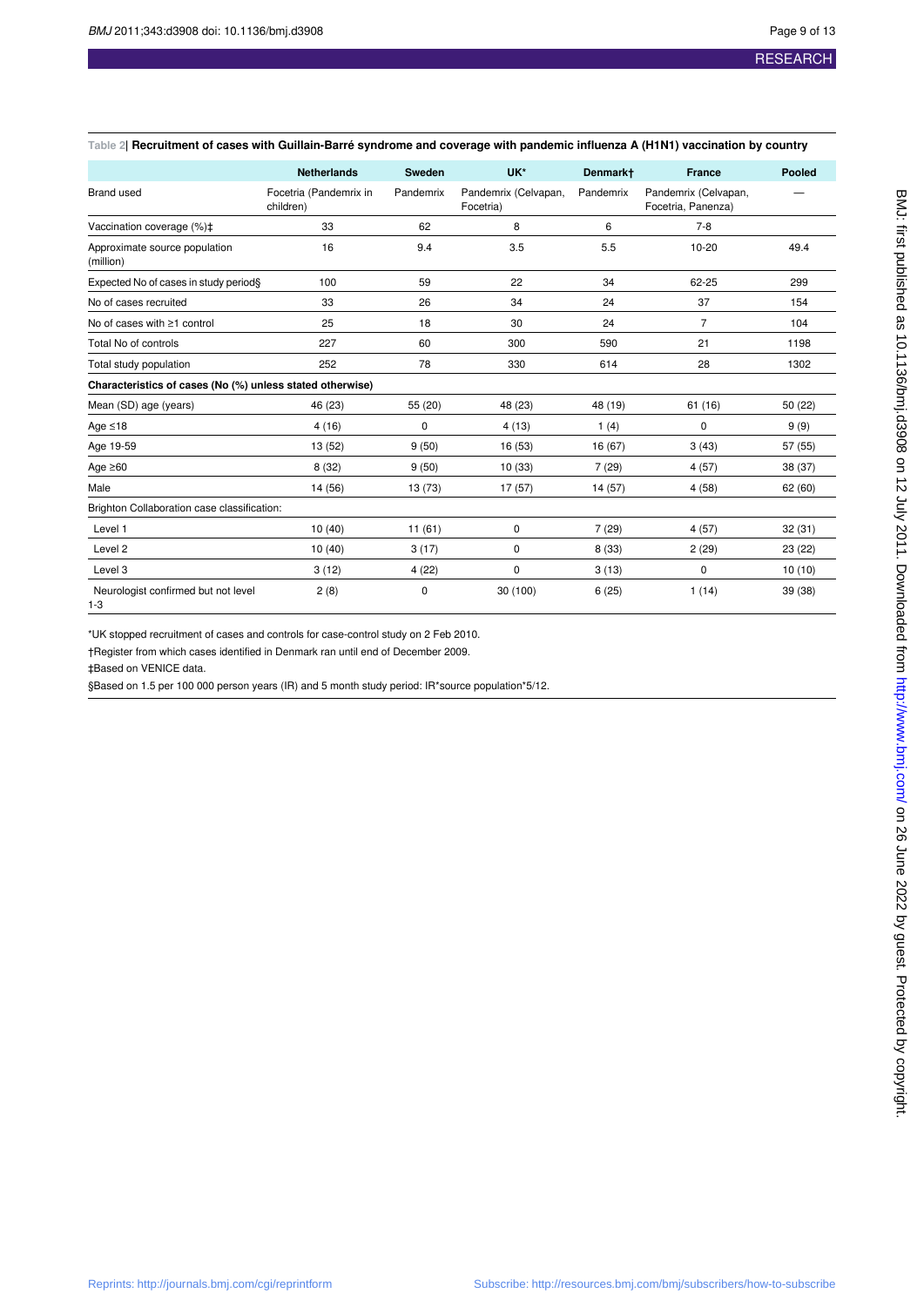**Table 3| Distribution of chronic comorbidity and infections in cases and controls by country in study of association between pandemic influenza A (H1N1) 2009 vaccine and Guillain-Barré syndrome. Figures are numbers (percentages)**

|                                                                       | <b>Netherlands</b>   |                  | Sweden         |                  | <b>UK</b>            |                  | <b>France</b>       |                 | <b>Denmark</b>                |                  |
|-----------------------------------------------------------------------|----------------------|------------------|----------------|------------------|----------------------|------------------|---------------------|-----------------|-------------------------------|------------------|
|                                                                       | Control<br>$(n=227)$ | Case<br>$(n=25)$ | Control (n=60) | Case<br>$(n=18)$ | Control<br>$(n=300)$ | Case<br>$(n=30)$ | Control<br>$(n=21)$ | Case<br>$(n=7)$ | <b>Control</b><br>$(n=590)^*$ | Case<br>$(n=24)$ |
| <b>Chronic comorbidity</b>                                            |                      |                  |                |                  |                      |                  |                     |                 |                               |                  |
| Autoimmune<br>disease                                                 | 6(3)                 | 2(8)             | 4(7)           | 0                | 47 (16)              | 8(27)            | 0                   | 0               | <b>NA</b>                     | 0                |
| History of<br>Guillain-Barré                                          | 0                    | 1(4)             | 0              | 0                | 0                    | 1(3)             | 0                   | 0               | <b>NA</b>                     | 1(4)             |
| Epstein Barr virus                                                    | 12(5)                | 2(8)             | 0              | 0                | 1(0.3)               | 1(3)             | 0                   | 0               | <b>NA</b>                     | 0                |
| Malignancy                                                            | 12(5)                | 1(4)             | 4(7)           | 2(11)            | 16(5)                | 2(7)             | 3(14)               | 1(14)           | <b>NA</b>                     | 1(4)             |
| Immune<br>compromised                                                 | 5(2)                 | 1(4)             | 0              | 1(6)             | 26(9)                | 4(13)            | 2(10)               | 0               | <b>NA</b>                     | 0                |
| Infections in 6 weeks before                                          |                      |                  |                |                  |                      |                  |                     |                 |                               |                  |
| Gastrointestinal<br>infection                                         | 1(0.4)               | 2(8)             | 1(2)           | 4(22)            | 0                    | 0                | 0                   | 2(29)           | <b>NA</b>                     | 2(8)             |
| Influenza-like illness                                                | 3(1)                 | 8(32)            | 0              | 2(11)            | 1(0.3)               | 0                | 0                   | 0               | <b>NA</b>                     | 4(17)            |
| Upper respiratory<br>tract infection                                  | 10(4)                | 8(32)            | 3(5)           | 4(22)            | 11(4)                | 5(17)            | 0                   | 2(29)           | <b>NA</b>                     | 0                |
| Influenza-like illness<br>or upper respiratory<br>tract infection (%) | 13(6)                | 12(48)           | 3(5)           | 6(33)            | 12(4)                | 5(17)            | 0                   | 2(29)           | <b>NA</b>                     | 4(17)            |

\*NA=not available. No information collected on covariates.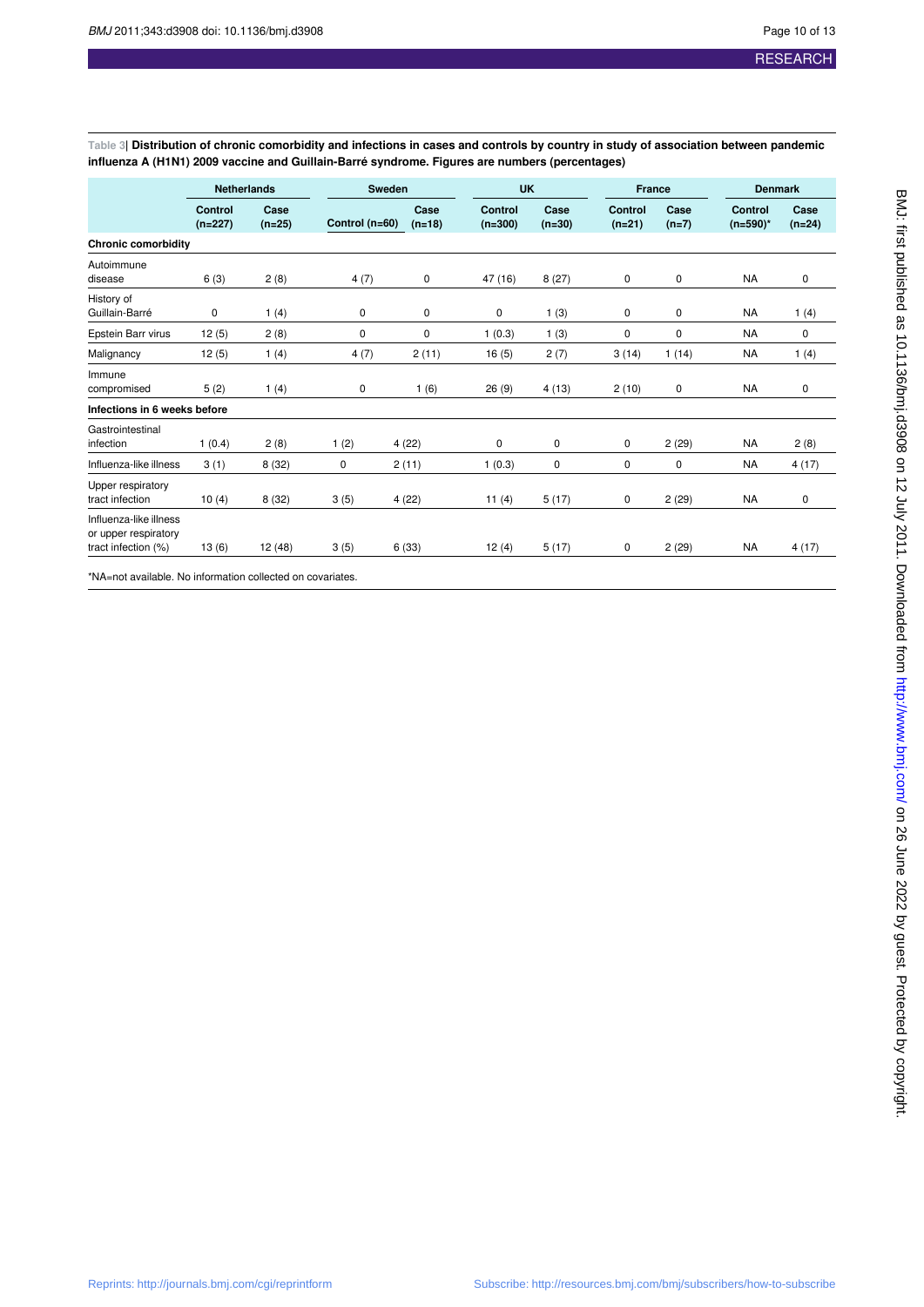**Table 4| Influenza vaccinations in cases and controls according to timing of vaccination (≤6 weeks or >6 weeks) before onset of symptoms and brand. Figures are numbers (percentages)**

|                                          | <b>Netherlands</b> |        |                | <b>Sweden</b><br><b>UK</b> |          |             | <b>France</b> |       | <b>Denmark</b> |        |
|------------------------------------------|--------------------|--------|----------------|----------------------------|----------|-------------|---------------|-------|----------------|--------|
|                                          | Control            | Case   | <b>Control</b> | Case                       | Control  | Case        | Control Case  |       | <b>Control</b> | Case   |
| Pandemic influenza A (H1N1) 2009 vaccine |                    |        |                |                            |          |             |               |       |                |        |
| None                                     | 149 (66) 13 (52)   |        | 23 (38)        | 7(39)                      | 279 (93) | 28 (93)     | 20 (95)       | 5(71) | 568 (96)       | 20(83) |
| $\leq$ 6 weeks*                          | 33(15)             | 6(24)  | 11(18)         | 6(33)                      | 16(5)    | 2(7)        | 0             | 1(14) | 6(1)           | 2(8)   |
| Dose:                                    |                    |        |                |                            |          |             |               |       |                |        |
| 1 dose                                   | 26 (12)            | 2(8)   | 11(18)         | 6(33)                      | 16(5)    | 2(7)        | 0             | 0     | 6(1)           | 2(8)   |
| 2 doses                                  | 7(3)               | 4(16)  | 0              | 0                          | 2(2)     | 0           | 0             | 1(14) | 0              | 0      |
| Brand:                                   |                    |        |                |                            |          |             |               |       |                |        |
| Pandemrix                                | $\mathbf 0$        | 0      | 11(18)         | 6(33)                      | 13(4)    | 2(7)        | 0             | 0     | 6(1)           | 2(8)   |
| Focetria                                 | 33(15)             | 6(24)  | 0              | 0                          | 0        | $\mathbf 0$ | 0             | 0     | 0              | 0      |
| Panenza                                  | 0                  | 0      | 0              | 0                          | 0        | 0           | 0             | 1(14) | 0              | 0      |
| Unknown                                  | 0                  | 0      | 0              | 0                          | 3(1)     | $\mathbf 0$ | 0             | 0     | 0              | 0      |
| >6 weekst                                | 42 (19)            | 6(24)  | 14 (23)        | 4(22)                      | 5(2)     | 0           | 0             | 0     | 16(3)          | 2(8)   |
| Unknown timing                           | 3(1)               | 0      | 12 (20)        | 1(6)                       | 0        | 0           | 1(5)          | 1(14) | 0              | 0      |
| Seasonal influenza vaccination           |                    |        |                |                            |          |             |               |       |                |        |
| None                                     | 145 (64) 13 (52)   |        | 53 (88)        | 18 (100)                   | 222 (74) | 19 (63)     | 0             | 0     | <b>NA</b>      | 0      |
| $\leq$ 6 weeks*                          | 24(11)             | 2(8)   | 2(3)           | $\mathbf 0$                | 28(9)    | 7(23)       | 0             | 0     | <b>NA</b>      | 0      |
| >6 weekst                                | 57(25)             | 10(40) | 3(5)           | $\mathbf 0$                | 50 (17)  | 4(13)       | 0             | 0     | <b>NA</b>      | 0      |
| Unknown timing                           | 1(0.4)             | 0      | 2(3)           | 0                          | 0        | 0           | 0             | 0     | <b>NA</b>      | 0      |

#### NA=not available.

\*Vaccine given ≤6 weeks before index date (earliest date of first symptoms or diagnosis of Guillain-Barré syndrome).

‡Vaccine given >6 weeks before index date.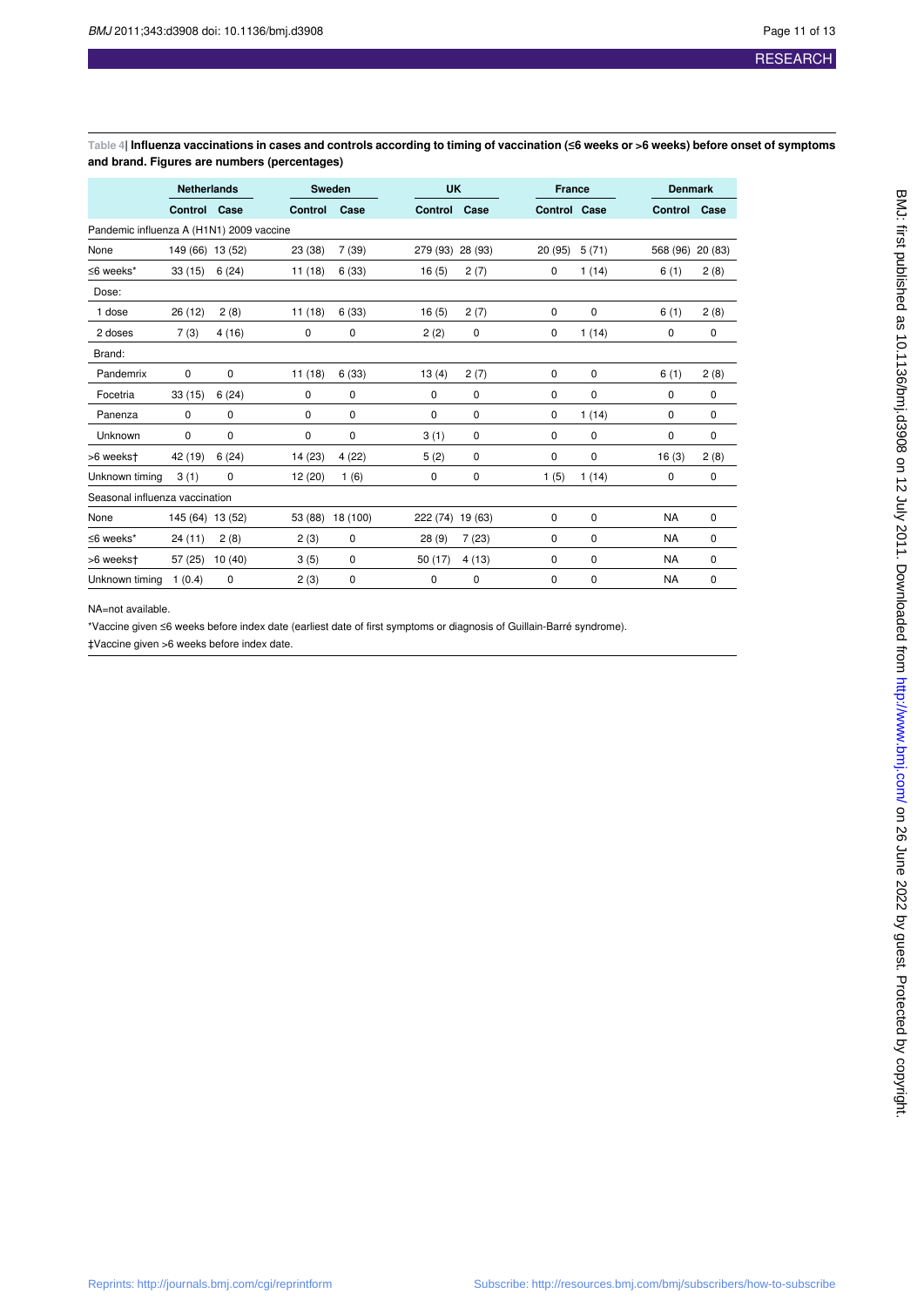**Table 5| Crude and adjusted relative risk estimates (odds ratio and 95% confidence intervals) for Guillain-Barré syndrome after pandemic influenza A (H1N1) 2009 vaccination according to timing of vaccination (≤6 weeks or >6 weeks) before onset of symptoms**

|                | Unadjusted matched analysis* ILI/URTI adjusted only |                      | Adjusted for seasonal influenza<br>vaccination only | Adjusted for seasonal influenza<br>vaccination and ILI/URTI |
|----------------|-----------------------------------------------------|----------------------|-----------------------------------------------------|-------------------------------------------------------------|
| Denmark:       |                                                     |                      |                                                     |                                                             |
| None           | Reference                                           |                      |                                                     |                                                             |
| $\leq$ 6 weeks | 9.5 (1.7 to 53)                                     |                      |                                                     |                                                             |
| >6 weeks       | 3.4 (0.7 to 17)                                     |                      |                                                     |                                                             |
| Netherlands:   |                                                     |                      |                                                     |                                                             |
| None           | Reference                                           | Reference            | Reference                                           | Reference                                                   |
| $\leq$ 6 weeks | 2.5 (0.7 to 9.3)                                    | 1.3(0.3 to 6.1)      | 1.7 (0.3 to 8.8)                                    | 0.6(0.1 to 4.4)                                             |
| 1 dose         | 0.7(0.1 to 6.0)                                     | $0.2$ (0.0 to 4.2)   | 0.5(0.1 to 5.1)                                     | 0.2 (0.01 to 4.3)                                           |
| 2 doses        | 6.8 (1.3 to 36)                                     | 5.3 (0.6 to 44.1)    | 6.2 (1.1 to 35.4)                                   | 6.9 (0.6 to 81.0)                                           |
| >6 weeks       | 1.7 (0.4 to $6.4$ )                                 | $0.9$ (0.2 to 4.2)   | $0.7$ (0.1 to 4.8)                                  | $0.2$ (0.02 to 1.6)                                         |
| Missing dates  | N <sub>C</sub>                                      | <b>NC</b>            | <b>NC</b>                                           | <b>NC</b>                                                   |
| Swedent:       |                                                     |                      |                                                     |                                                             |
| None           | Reference                                           | Reference            | Referencet                                          | Referencet                                                  |
| $\leq$ 6 weeks | 2.3 (0.5 to 11.7)                                   | 1.8 (0.3 to 10.7)    | 2.4 (0.5 to 11.8)                                   | 1.8 (0.3 to 12)                                             |
| >6 weeks       | 0.9(0.2 to 4.9)                                     | 1.0 $(0.2$ to $6.3)$ | $1.2$ (0.2 to 6.3)                                  | 1.3 (0.2 to 8.5)                                            |
| Missing date   | $0.3$ (0.03 to 3.5)                                 | 0.5(0.0 to 5.5)      | $0.4$ (0.0 to 4.0)                                  | $0.6$ (0.1 to 6.8)                                          |
| UK:            |                                                     |                      |                                                     |                                                             |
| None           | Reference                                           | Reference            | Reference                                           | Reference                                                   |
| $\leq$ 6 weeks | 1.3 $(0.3$ to 6.4)                                  | 1.1 $(0.2$ to 5.7)   | $0.7$ (0.1 to 4.2)                                  | 0.7(0.1 to 4.1)                                             |
| >6 weeks       | <b>NC</b>                                           | <b>NC</b>            | <b>NC</b>                                           | <b>NC</b>                                                   |

ILI/URTI=influenza-like illness or upper respiratory tract infection; NC=not calculated because of low numbers. \*Matched on age (within 1 year), sex, and index date; additionally matched on GP practice in Netherlands and UK

†No cases exposed to seasonal influenza vaccination (possible under-reporting).